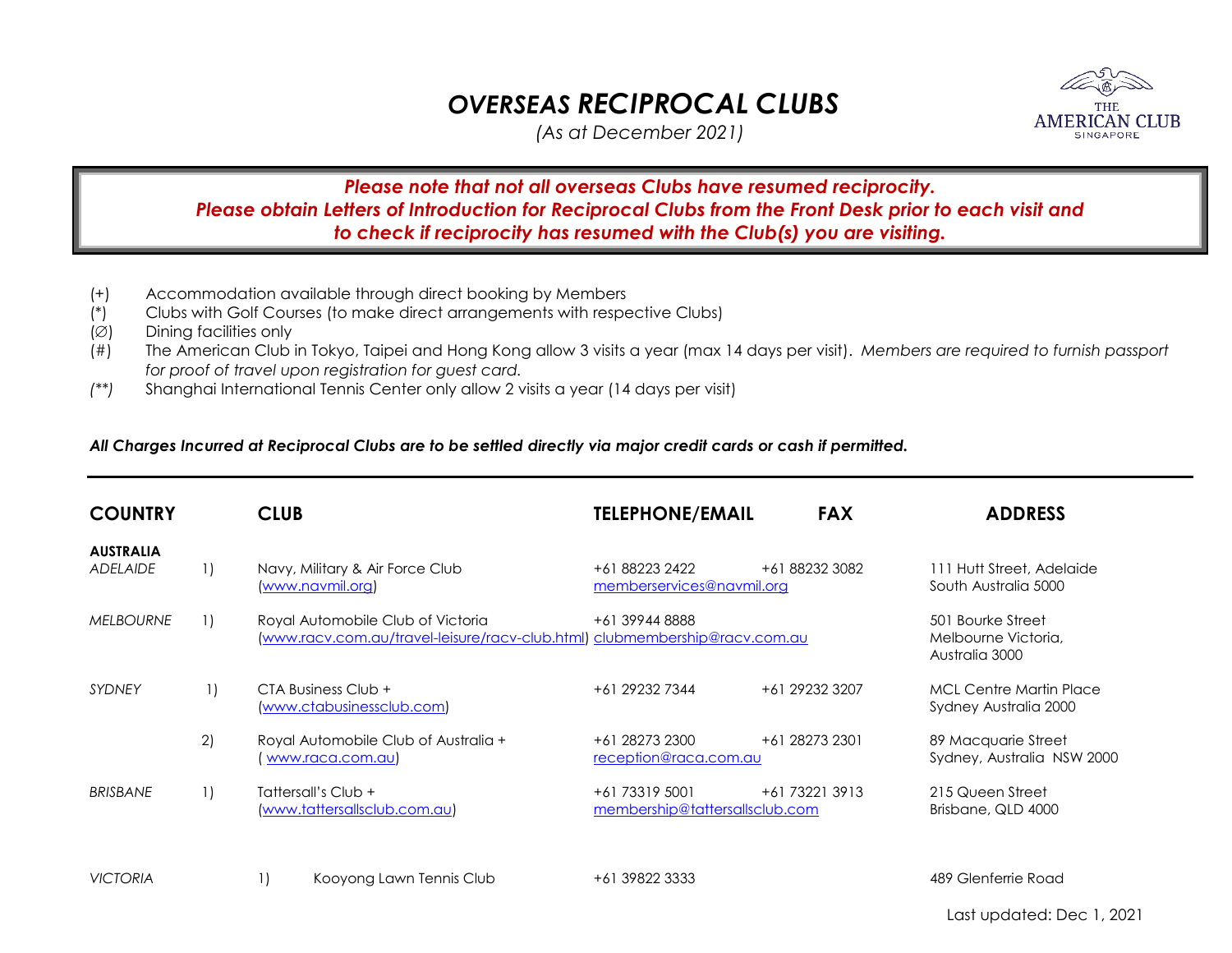|                                     |                        | www.kooyong.com.au                                                                         | jjohnson@kooyong.com.au                                                                               | Kooyong, VIC 3144                                                                                     |
|-------------------------------------|------------------------|--------------------------------------------------------------------------------------------|-------------------------------------------------------------------------------------------------------|-------------------------------------------------------------------------------------------------------|
| <b>BELGIUM</b>                      | 1)                     | Chateau Sainte-Anne +<br>(www.chateau-sainte-anne.be)                                      | +32 2663 3725<br>info@chateau-sainte-anne.be                                                          | Rue Du Vieux-moulin<br>103-1160 Bruxelles<br>Belgium                                                  |
| <b>CHILE</b><br><b>VINA DEL MAR</b> | $\left  \right $       | Club de Vina del Mar<br>(www.clubvina.cl)                                                  | +56 3268 0016<br>+56 3273 6449<br>contacto@clubvina.cl                                                | Vina del Mar,<br>Plaza Sucre, Chile                                                                   |
| <b>CHINA</b><br><b>BEIJING</b>      | 1)                     | Beijing American Club<br>(www.americanclubbeijing.com)                                     | +861085191801<br>+8610 8519 2800<br>membership@americanclubbeijing.com                                | 28F/29F, China Resources Building<br>No. 8, north Avenue<br>Jianguomen, Dongcheng District<br>Beijing |
|                                     | 2)                     | The Capital Club<br>(www.thecapitalclub.com)                                               | +8610 8486 2225<br>+8610 8486 3331<br>reservation@capitalclub.com                                     | 50/F Capital Mansion<br>6 Xin Yuan Nan Road<br>Chao Yang District<br>Beijing 100004, China            |
|                                     | 3)                     | <b>Beijing Riviera</b><br>(www.bjriviera.com)                                              | +8610 8450 6888<br>+8610 8450 6999<br>brcc@bjriviera.com                                              | No.1 Xiang Jiang Bei Lu<br>Chaoyang District<br><b>Beijing 101117</b>                                 |
| <b>SHANGHAI</b>                     | 1)                     | Shanghai International Tennis Center** + +8621 6415 5588<br>(rieah.mro@regal-eastasia.com) | +8621 6445 8899<br>(https://www.regalhotel.com/regal-international-east-asia-hotel/en/home/home.html) | No. 516 Hengshan Road<br>Shanghai                                                                     |
|                                     | 2)                     | Ambassy Club<br>(www.ambassyclub.com.cn)                                                   | +8621 6437 9800<br>info@ambassyclub.com.cn                                                            | 1500 Central Huai Hai Road<br>Shanghai 200031                                                         |
| <b>CANADA</b><br>ALBERTA, CALGARY   | $\left  \cdot \right $ | Calgary Winter Club<br>(www.calgarywinterclub.com)                                         | +403 289 5511<br>+403 282 6392<br>cwc@calgarywinterclub.com                                           | 4611-14th St. NW<br>Calgary, Alberta,<br>T2K 1J7 Canada                                               |
|                                     | 2)                     | The Bow Valley Club<br>(www.bowvalleyclub.com)                                             | +403 265 9074<br>frontdesk@bowyalleyclub.com                                                          | $370 - 250$ 6 Ave S.W.<br>Calgary, Alberta T2P 3H7                                                    |
|                                     | 3)                     | Calgary Petroleum Club<br>(www.calpeteclub.com)                                            | +403 269 7981<br>+403 262 1299<br>frontdesk@calpeteclub.com                                           | $319 - 5$ Avenue S.W.<br>Calgary, Alberta T2P 0L5                                                     |
| <b>EDMONTON</b>                     | 1)                     | The Edmonton Petroleum Club *<br>(www.edpetroleumclub.com)                                 | +780 474 3411<br>accounting@edpetroleumclub.com                                                       | 11110-108 Street,<br>Edmonton, Alberta<br>Canada T5G 2T2                                              |
|                                     | 2)                     | Royal Glenora Club<br>(www.royalglenora.com)                                               | +780 482 2371<br>memberservices@royalglenora.com                                                      | 11160 River Valley Northwest<br>Edmonton, AB T5J 2G7 P.O. Box 3180<br>Last updated: Dec 1, 2021       |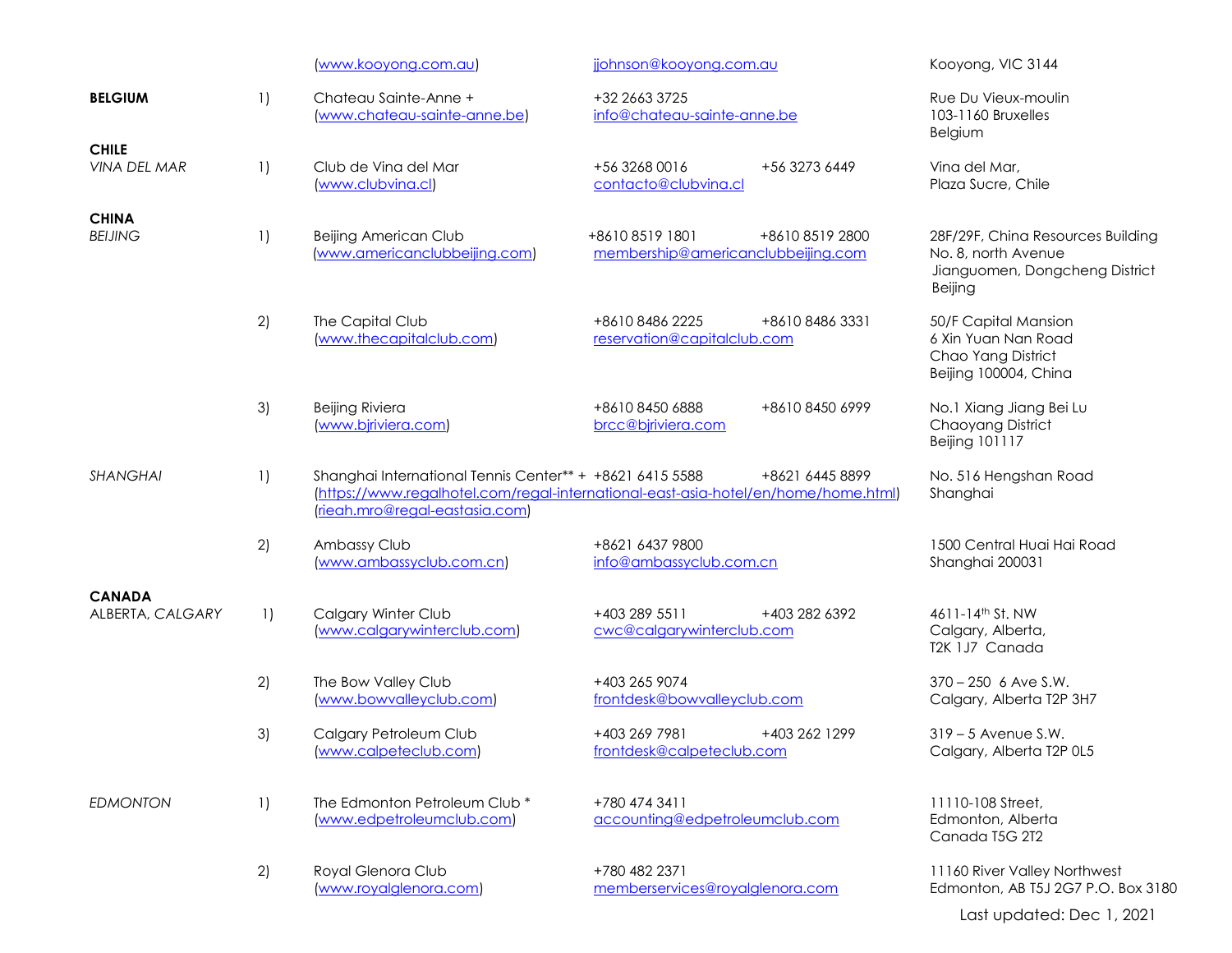| <b>BRITISH COLUMBIA</b>  |                        |                                                                           |                                                                    |                                                                            |
|--------------------------|------------------------|---------------------------------------------------------------------------|--------------------------------------------------------------------|----------------------------------------------------------------------------|
| <b>VANCOUVER</b>         | 1)                     | Hollyburn Country Club<br>(www.hollyburn.org)                             | +604 922 0161<br>membership@hollyburn.org                          | 950 Crosscreek Road,<br><b>West Vancouver</b><br>British Columbia, V7S 2S5 |
|                          | 2)                     | The Arbutus Club<br>(www.arbutusclub.com)                                 | +604 266 7166<br>reception@arbutusclub.com                         | 2001 Nanton Avenue<br>Vancouver, BC V6J 4A1<br>Canada                      |
|                          | 3)                     | Vancouver Lawn Tennis & Badminton Club +604 731 2191<br>(www.vanlawn.com) | info@vanlawn.com                                                   | 1630 West 15th Avenue<br>Vancouver, V6J 2K7<br>Canada                      |
|                          | 4)                     | The Vancouver Club +<br>(www.vancouverclub.ca)                            | +604 685 9321<br>concierge@vancouverclub.ca                        | 915 West Hastings<br>Vancouver, BC V6C 1C6<br>Canada                       |
|                          | 5)                     | Jericho Tennis Club<br>(www.jerichotenniscub.com)                         | +604 224 2348<br>+604 224 3539<br>membership@jerichotennisclub.com | 3837 Point Grey Road<br>Vancouver, BC V6R 1B3<br>Canada                    |
|                          | 6)                     | Terminal City Club +<br>(www.tcclub.com)                                  | +604 681 4121<br>members@tcclub.com                                | 837 West Hastings Street<br>Vancouver, BC V6C 1B6<br>Canada                |
| <b>VICTORIA</b>          | 1)                     | Union Club of British Colombia +<br>(www.unionclub.com)                   | +250 384 1151<br>info@unionclub.com                                | 805 Gordon Street, Victoria<br>BC V8W 1Z6, Canada                          |
| TORONTO, ONTARIO         | 1)                     | The Toronto Lawn Tennis Club<br>(www.torontolawn.com)                     | +416 922 1105<br>info@torontolawn.com                              | 44 Price Street<br>Toronto, ON M4W 1Z4                                     |
|                          | 2)                     | The National Club +<br>(www.thenationalclub.com)                          | +416 364 3247<br>info@thenationalclub.com                          | 303 Bay Street,<br>Toronto, ON M5H 2R1                                     |
|                          | 3)                     | Granite Club<br>(www.graniteclub.com)                                     | +416 449 8713<br>reciprocalclubs@graniteclub.com                   | 2350 Bayview Avenue<br>Toronto, ON M2L 1E4                                 |
| <b>HAMILTON, ONTARIO</b> | 1)                     | The Hamilton Club<br>(www.thehamiltonClub.com)                            | +905 522 4675<br>+905 546 5022<br>info@thehamiltonclub.com         | 6 Main Street East<br>Hamilton, ON L8N 1E8                                 |
| MONTREAL, QUEBEC         | $\left  \cdot \right $ | Club Sportif MAA<br>(www.clubsportifmaa.com)                              | +514 845 2233<br>infomaa@clubsportifmaa.com                        | 2070 Peel Street,<br>Montreal, QC H3A 1W6                                  |
|                          | 2)                     | Club Atwater +<br>(www.clubatwater.ca)                                    | +514 935 2431<br>+514 935 3754<br>reception@clubatwater.ca         | 3505 Atwater Avenue<br>Montreal, QC H3H 1Y2                                |
| HUDSON, QUEBEC           | 1)                     | Hudson Yacht Club<br>(www.hudsonyachtclub.com)                            | +450 458 5326<br>+450 458 5141                                     | 10 Yacht Club Road<br>Hudson, QC J0P 1H0                                   |

Last updated: Dec 1, 2021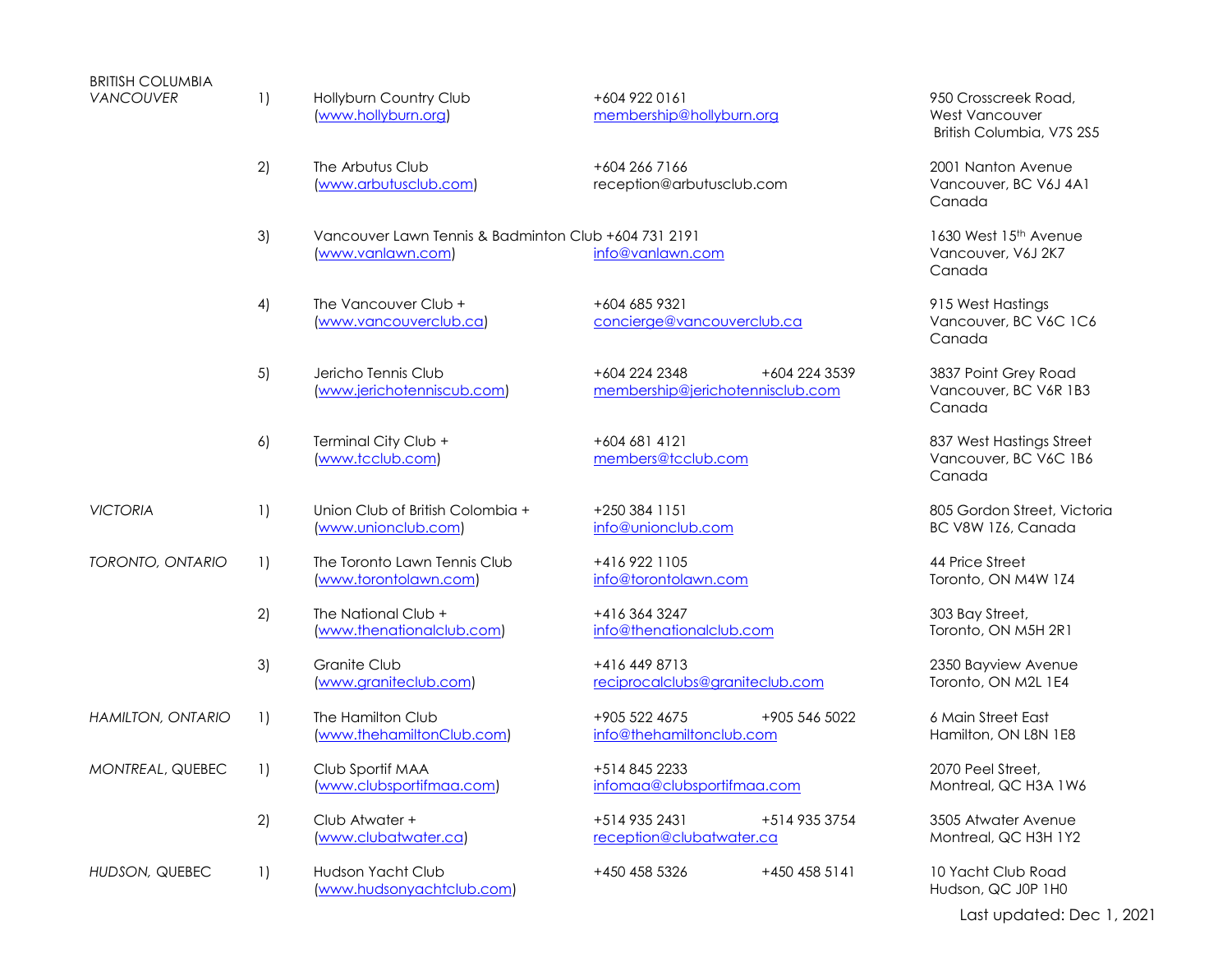| WINNIPEG, MANITOBA                          | $\left  \right $   | Winnipeg Winter Club<br>(www.winnipegwinterclub.com)                                | +204 452 3311<br>reception@winnipegwinterclub.com   | +204 284 2567    | 200 River Avenue<br>Winnipeg, Manitoba R3L 0B2                                                                        |
|---------------------------------------------|--------------------|-------------------------------------------------------------------------------------|-----------------------------------------------------|------------------|-----------------------------------------------------------------------------------------------------------------------|
| HALIFAX, NOVA SCOTIA 1)                     |                    | The Waegwoltic Club<br>(www.waegwoltic.ca)                                          | +902 429 2822<br>lisa@waegwoltic.ca                 | +902 422 2746    | 6549 Coburg Road<br>Halifax, Nova Scotia B3H 2A6                                                                      |
| <b>FRANCE</b><br>THEOULE SUR MER            | $\left  \ \right $ | Club Port La Galere<br>(www.clubportlagalere.com)                                   | +33 4 9375 4043<br>info@clubportlagalere.com        | +33 4 9375 0197  | Cite Marine de Port la Galere, 06590<br>Theoule-sur-mer, France                                                       |
| <b>DORDOGNE</b>                             | 1)                 | Chateau des Vigiers Hotel, Golf & Country Club +33 5 5361 5000<br>www.vigiers.com   | reserve@vigiers.com                                 | +33 5 5361 5020  | Lieu dit Le Vigier<br>24240 Monestier, France                                                                         |
| <b>HONG KONG</b><br><b>HONG KONG ISLAND</b> | $\left  \ \right $ | The American Club, Hong Kong #<br>(Town & Country Club)<br>(www.americanclubhk.com) | +852 2842 7400<br>membership@americanclubhk.com     | +852 2147 3867   | <b>Floors 47-49</b><br>Two Exchange Square<br>Central, Hong Kong                                                      |
|                                             | 2)                 | Hong Kong Football Club*<br>(www.hkfc.com.hk)                                       | +852 2830 9500<br>frontdesk@hkfc.com                | +852 2882 5040   | 3 Sports Road<br>Happy Valley, Hong Kong                                                                              |
| <b>KOWLOON</b>                              | 3)                 | The Pacific Club, Kowloon<br>www.pacificclub.com.hk)                                | +852 2118 1828<br>info@pacificclub.com.hk           | +852 2118 0208   | Pacific Club Harbour City<br>Canton Road<br>Tsim Sha Tsui, Kowloon. HK                                                |
| <b>INDIA</b><br>AHMEDABAD                   | $\left  \ \right $ | Ellisbridge Gymkhana<br>(www.ellisbridgegymkhang.com)                               | +91 79 2642 5240-45<br>info@ellisbridgegymkhana.com | +91 79 2642 5239 | Netaji Marg., Ahmedabab 380006<br>Gujarat, India                                                                      |
| <b>DELHI</b>                                | $\left  \right $   | The Stellar Gymkhana+<br>(www.stellargym.co.in)                                     | +91 120 464 7500<br>stellargym@infostellar.com      | +91 120 464 7555 | R-1Knowledge Park-2, Opp. India<br>Expo Mart, Greater Noida<br>Uttar Pradesh 201306, Delhi NCR, India                 |
| <b>JAIPUR</b>                               | $\left  \right $   | Grassfield Club +<br>(www.grassfieldclub.com)                                       | +91 14 1229 2381<br>info@grassfieldclub.com         | +91 14 1229 6327 | Janpath, Shyam Nagar<br>Jaipur 302019, India                                                                          |
| <b>JODHPUR</b>                              | 1)                 | Jodhpur Club +<br>(www.jodhpurclub.com)                                             | +91 29 1261 1555<br>info@jodhpurclub.com            |                  | 774, 1st Floor, "Narayan", Near<br>Bafna Hospital 5 <sup>th</sup> Chopasani Road<br>Jodhpur 342003 (Rajasthan), India |
| <b>MUMBAI</b>                               | 1)                 | Bombay Gymkhana Ltd<br>(www.bombaygymkhana.com)                                     | +91 22 2207 0311<br>bombaygym@bombaygymkhana.com    | +91 22 2207 0431 | Mahatma Gandhi Road<br>Fort, Mumbai 400001, India                                                                     |
|                                             | 2)                 | The Indus Club<br>(www.theindusclub.com)                                            | +91 22 71600800<br>contact@theindusclub.com         |                  | One BKC, A Wing, Level 4, BKC<br>Mumbai 400051                                                                        |
| MAHARASHTRA                                 | 1)                 | GCC Club +<br>(www.gccclub.com)                                                     | +91 22 2811 0822<br>info@gcchotelandclub.com        |                  | Off. Mira Bhayander Road<br>Mira Road (East) Thane                                                                    |
|                                             |                    |                                                                                     |                                                     |                  | Last updated: Dec 1, 2021                                                                                             |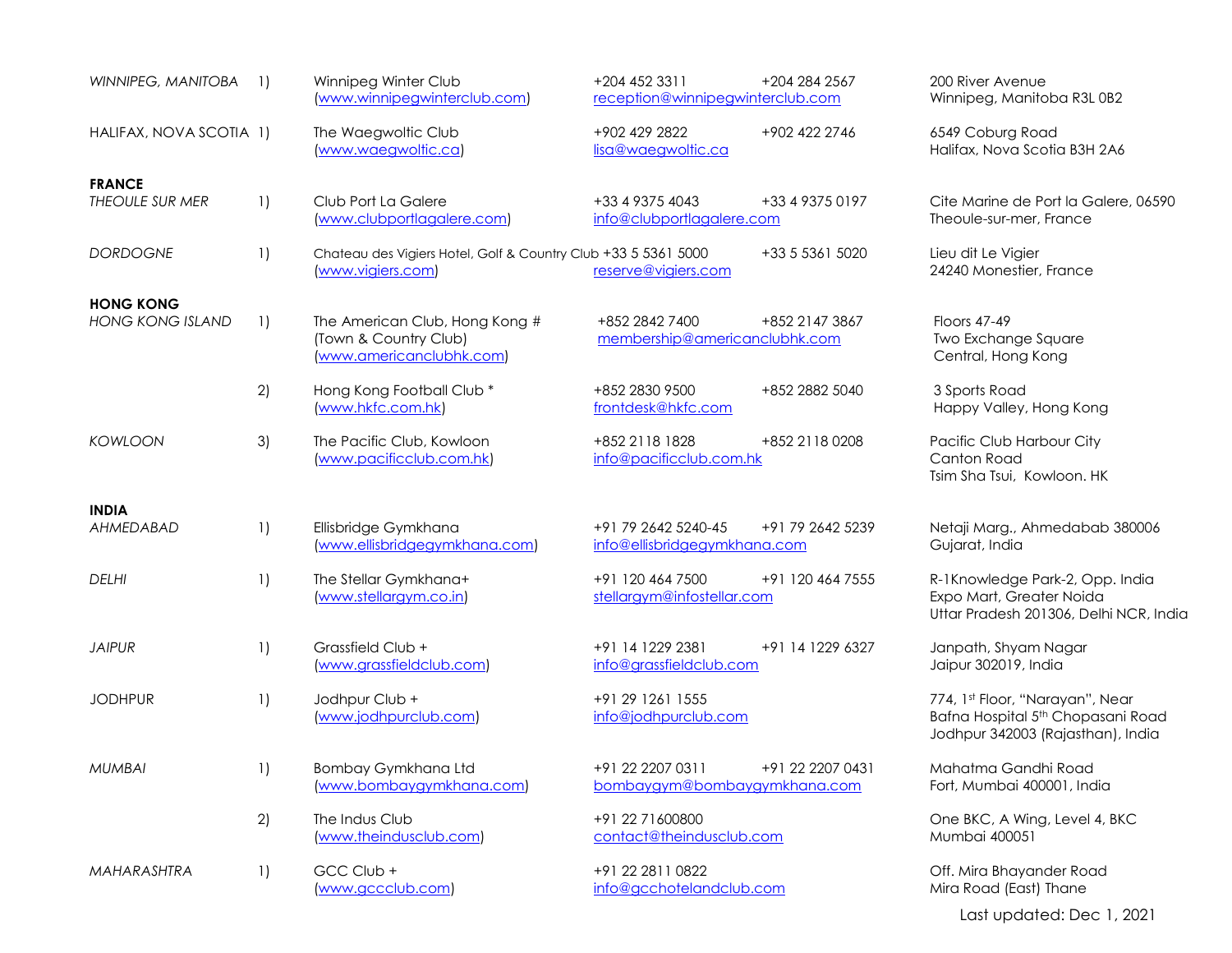## Maharashtra 401107, India

| <b>KOLKATA</b>                 | 1)               | Princeton Club<br>(www.princeton.in)                       | +91 33 2422 6188<br>+91 33 2422 4593<br>sales@princeton.in              | 26 Prince Anwar Shah Road<br>Kolkata 700033, India                                                                    |
|--------------------------------|------------------|------------------------------------------------------------|-------------------------------------------------------------------------|-----------------------------------------------------------------------------------------------------------------------|
|                                | 2)               | The Tollygunge Club<br>$* +$<br>(www.tollygungeclub.org)   | +91 33 2417 6022<br>+91 33 2472 0480<br>souravghosh@tollygungeclub.org  | 120 Deshapran Sasmal Road<br>Kolkata 700033, India                                                                    |
| <b>PUNE</b>                    | 1)               | Royal Connaught Boat Club<br>(www.boatclubpune.com)        | +91 20 2616 3512<br>+91 20 2616 3511<br>info@boatclubpune.com           | 7/8 Boat Club Road<br>Pune 411001, India                                                                              |
| <b>INDONESIA</b>               |                  |                                                            |                                                                         |                                                                                                                       |
| <b>JAKARTA</b>                 | 1)               | The American Club Jakarta<br>(www.americanclubjakarta.org) | +62 21 270 2439<br>+62 21 739 6951<br>membership@aecra-club.org         | Jl. Brawijaya IV<br>20 Kebayoran Baru<br>Jakarta Selatan, Jarkata                                                     |
|                                | 2)               | Financial Club Jakarta<br>(www.financialclub.co.id)        | +62 21 250 5090<br>fcj@financialclub.co.id                              | Graha Cimb Niaga 27th - 28th Floor<br>Jl Jenderal Sudirman Kav. 58<br>Jakarta, Selatan, 12190 Indonesia               |
|                                | 3)               | Mercantile Athletic Club<br>(www.macjakarta.com)           | +62 21 521 1320<br>+62 21 521 1333<br>macclub@macjakarta.com            | Penthouse & 18th Floor,<br><b>World Trade Center</b><br>Jl Jenderal Sudirman Kav. 29 - 31<br>Jakarta 12920, Indonesia |
| <b>MEDAN</b>                   | 1)               | The City Hall Club<br>(www.thecityhallclub.com)            | +62 61 415 1999<br>+62 61 455 4545<br>info@thecityhallclub.com          | Jalan Balai Kota<br>No. 1 Medan 20112<br>North Sumatra, Indonesia                                                     |
| <b>BANTEN</b>                  | $\left  \right $ | Aryaduta Country Club * +<br>(www.aryaduta.com)            | +62 21 546 0101<br>+62 21 546 0139<br>info.karawaci@aryaduta.com        | 401 Boulevard Jend Sudirman<br>LIPPO Village 1300<br>Tangerang 15811<br>Banten, Indonesia                             |
| <b>JAPAN</b>                   |                  |                                                            |                                                                         |                                                                                                                       |
| <b>KOBE</b>                    | 1)               | Kobe Club<br>(www.kobeclub.org)                            | +81 78 241 2588<br>+81 78 291 8054<br>kobeclub@office.email.ne.jp       | 4-15-1 Kitano-cho Chuo-Ku<br>Kobe, Japan 650-0002                                                                     |
|                                | 2)               | Kobe Regatta & Athletic Club<br>(www.krac.org)             | +81 78 231 2271<br>+81 78 221 7502<br>info@krac.org                     | 1-20, 2-chome, Hachiman-dori<br>Chuo-Ku, Kobe, Japan 651-0085                                                         |
| <b>TOKYO</b>                   | 1)               | Tokyo American Club #<br>(www.tokyoamericanclub.org)       | +81 03 4588 0381<br>+ 81 03 4588 0703<br>tac@tac-club.org               | 2-1-2 Azabudai Minato-Ku<br>108-8649 Tokyo, Japan                                                                     |
|                                | 2)               | Roppongi Hills Club (Ø)<br>(www.roppongihillsclub.com)     | +81 36 406 6001<br>+ 81 36 406 6002<br>membership@roppongihillsclub.com | 51 Fl Roponggi Hills Mori Tower<br>6-10-1 Roppongi, Minato-Ku<br>Tokyo 106-6151, Japan                                |
| <b>KENYA</b><br><b>NAIROBI</b> | 1)               | Nairobi Safari Club +<br>(www.nairobisafariclub.com)       | +254 722 208 782<br>reservations@nairobisafariclub.com                  | <b>Lillian Towers</b><br>University Way,                                                                              |

Last updated: Dec 1, 2021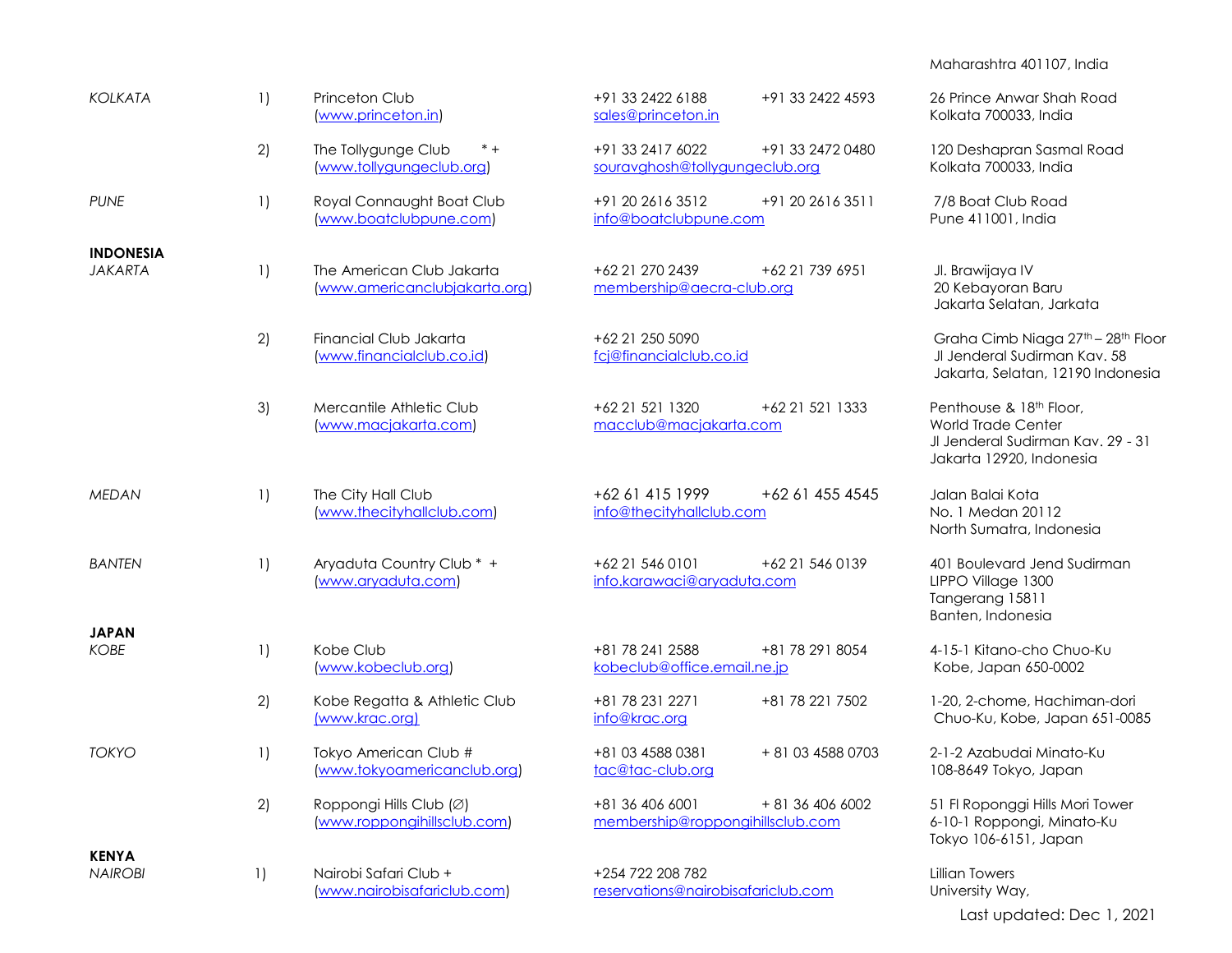| <b>KOREA</b>                   |                  |                                                                      |                                                                 | Nairobi City, Kenya                                                                                |
|--------------------------------|------------------|----------------------------------------------------------------------|-----------------------------------------------------------------|----------------------------------------------------------------------------------------------------|
| <b>SEOUL</b>                   | 1)               | Seoul Club<br>(www.seoulclub.org)                                    | +822 2238 7666<br>+822 2234 3866<br>seoulclub@seoulclub.org     | 208 Jangchoong-dong 2GA<br>Seoul, Korea                                                            |
| <b>MALAYSIA</b><br><b>IPOH</b> | 1)               | Ipoh Swimming Club                                                   | +02 05 254 4176<br>+02 05 241 6519                              | 144 Jalan Gopeng<br>Ipoh 31350, Malaysia                                                           |
| <b>KEDAH</b>                   | 1)               | Royal Langkawi Yacht Club<br>(www.langkawiyachtclub.com)             | +6049664078<br>+6 04 966 5078<br>office@langkawiyachtclub.com   | JIn Dato Syed Omar<br>07000 Kuah Langkawi<br>Kedah, Darul Aman Malaysia                            |
| <b>KOTA KINABALU</b>           | 1)               | Sutera Harbour Marina & Country Club<br>(www.suteraharbour.com)      | +6088 318 888<br>+6088 317 777<br>marinao@suteraharbour.com.my  | 1 Sutera Harbour Boulevard<br>Kota Kinabalu,<br>88100 Sabah, Malaysia                              |
| <b>KUALA LUMPUR</b>            | 1)               | Royal Lake Club Kuala Lumpur<br>(www.royallakeclub.org.my)           | +60326987878<br>+60326989889<br>membership@royallakeclub.org.my | Taman Tasek Perdana<br>Jln Cenderamulia off Jln Parlimen<br>50480 Kuala Lumpur, Malaysia           |
|                                | 2)               | Malaysian Petroleum Club<br>(www.malaysianpetroleumclub.com)         | +60321663200<br>+60321663199<br>enquiries@mpc.com.my            | Level 42, Tower 2 Petronas Twin Towers<br>Kuala Lumpur City Centre<br>50088 Kuala Lumpur, Malaysia |
| <b>KUCHING</b>                 | 1)               | The Sarawak Club<br>(www.sarawakclub.com)                            | +6 082 242 299<br>+6 082 245 654<br>info@sarawakclub.com        | Jln Taman Budaya<br>93000 Kuching<br>Malaysia                                                      |
| <b>PENANG</b>                  | $\left  \right $ | Penang Sports Club<br>(www.pgsportsclub.com.my)                      | +604 229 7834<br>+6 04 229 2391<br>admin@pgsportsclub.com.my    | Jalan Utama, 10450 Penang<br>Malaysia                                                              |
|                                | 2)               | Penang Club<br>(www.penangclub.net)                                  | +604 227 7366<br>+6 04 227 6804<br>info@penangclub.net          | 42B Jalan Sultan Ahmad Shah.<br>10050 Penang, Malaysia                                             |
| <b>SELANGOR</b>                | 1)               | Kelab Shah Alam Selangor<br>(www.kelabshahalam.com)                  | +02 03 5510 0001<br>+02 03 5510 0596<br>info@kelabshahalam.com  | No.1A Jln Aerobik 13/43<br>Persiaran Kayangan, Seksyen 8<br>40704 Shah Alam<br>Selangor, Malaysia  |
| <b>NEGERI SEMBILAN</b>         | 1)               | Royal Port Dickson Yacht Club (Ø) +<br>www.rpdyc.com.my              | +606 647 1635<br>+6 06 647 4470<br>yachtclubpd@gmail.com        | 41/2 Mile Jln Pantai 71050<br>Batu Sirusa , Port Dickson<br>Negeri Sembilan, Malaysia              |
| THE NETHERLANDS                | 1)               | Nieuwe of Litteraire Societeit De Witte<br>(www.societeitdewitte.nl) | +31 70 36 07933                                                 | Plein 24, PO Box 11589<br>2502 AN The Hague                                                        |

P.O Box 43564 – 00100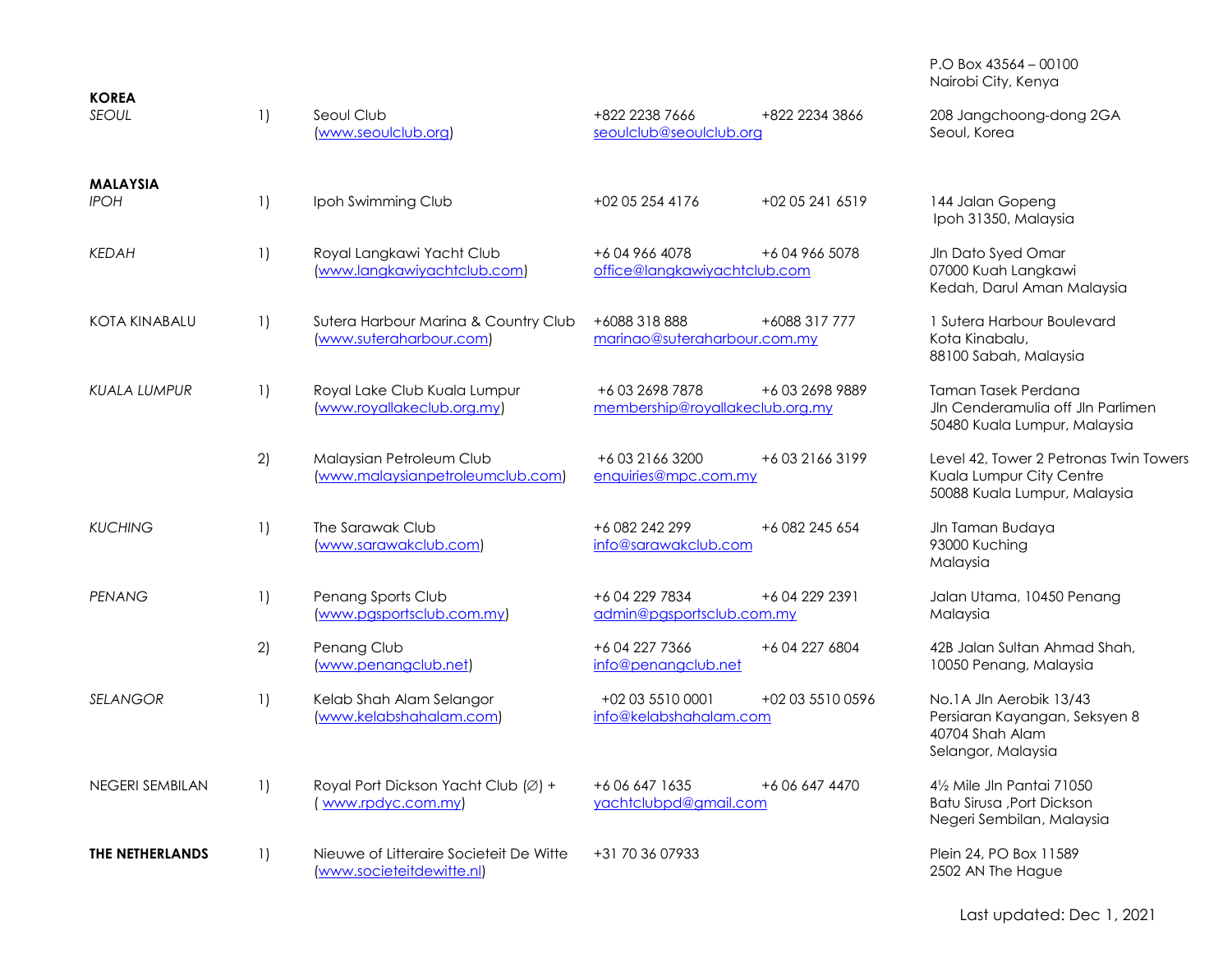| <b>PHILIPPINES</b><br>CEBU                 | 1)                 | City Sports Club Cebu<br>(www.citysportsclub.com)                     | +63 32 415 8700<br>membership.officer@citysportsclub.com                 | <b>Cardinal Rosales Avenue</b><br>Cebu Business Park<br>Cebu City Philippines                                   |
|--------------------------------------------|--------------------|-----------------------------------------------------------------------|--------------------------------------------------------------------------|-----------------------------------------------------------------------------------------------------------------|
| <b>MANILA</b>                              | $\left  \right $   | Club Filipino                                                         | +63 2 722 2001<br>+63 2 722 2002<br>clubfilipino00@yahoo.com             | Club Filipino Avenue<br>Corner Eisenhower Street, Greenhills<br>San Juan City, Metro Manila 1502<br>Philippines |
|                                            | 2)                 | Manila Polo Club +<br>(www.manilapolo.com.ph)                         | +63 2 817 0951<br>+63 2 817 6956<br>membership@manilapolo.com.ph         | McKinley Road,<br>Forbes Park, Makati City<br>Philippines 1220                                                  |
| <b>BAGUIO CITY</b>                         | 1)                 | Baguio Country Club +<br>(www.bcc.com.ph)                             | +63 74 619 2050<br>+63 74 442 6501<br>front office@bcc.com.ph            | <b>Baguio Country Club Rd</b><br>Baguio City 2600, Philippines                                                  |
| <b>SOUTH AFRICA</b><br><b>JOHANNESBURG</b> | $\left  \ \right $ | The Bryanston Country Club<br>(www.bryanstoncc.co.za)                 | +27 11 706 1361<br>+27 11 706 3309<br>debbied@bryanstoncc.co.za          | 60 Bryanston Dr<br>Bryanston, Sandton 2191<br>South Africa                                                      |
| <b>SWEDEN</b><br>STOCKHOLM                 | $\left  \ \right $ | The Club Sallskapet<br>(www.sallskapet.se)                            | +46 8 679 5590<br>+46 8 611 5596<br>reception@sallskapet.se              | Arsenalsgatan 7<br>SE-11147 Stockholm, Sweden                                                                   |
| TAIWAN, (R.O.C)<br><b>TAIPEI</b>           | 1)                 | American Club Taipei<br>(www.americanclub.org.tw)                     | +886 22885 8260<br>+886 22885 8055<br>msd@americanclub.org.tw            | 47 Bei-An Road<br>Taipei, 10462, Taiwan ROC                                                                     |
| <b>THAILAND</b><br><b>BANGKOK</b>          | $\left  \right $   | The British Club Bangkok<br>(www.britishclubbangkok.org)              | +66 22 3402 47<br>+66 22 3515 60<br>info@britishclubbangkok.org          | 189 Surawonga Road<br>Bangkok 10500 Thailand                                                                    |
|                                            | 2)                 | Pacific City Club<br>(www.pacificcityclub.com)                        | +66 26 5324 50<br>+66 26 5324 73<br>info@pacificcityclub.com             | 28 <sup>th</sup> Floor, Two Pacific Place<br>142 Sukhumvit Road, Bangkok 10110                                  |
| <b>PHUKET</b>                              | 1)                 | Blue Canyon Country Club * +                                          | +66 76 328 088<br>+66 76 328 068<br>member.services@bluecanyonphuket.com | 165 Moo 1 Thepkasattri Road<br>Thanlang,<br>Phuket 83110 Thailand                                               |
| <b>UNITED KINGDOM</b><br><b>LONDON</b>     | $\left  \right $   | St. James's Hotel and Club Mayfair +<br>(www.stjameshotelandclub.com) | +44 207 316 1600<br>info@stjameshotelandclub.com                         | 7-8 Park Place, St James's<br>London, SW1A 1LS                                                                  |
|                                            | 2)                 | The Lansdowne Club +<br>(www.lansdowneclub.com)                       | +44 20 7629 7200<br>reservations@lansdowneclub.com                       | 9, Fitzmaurice Place<br>London, W1J 5JD                                                                         |
|                                            |                    |                                                                       |                                                                          | Last updated: Dec 1, 2021                                                                                       |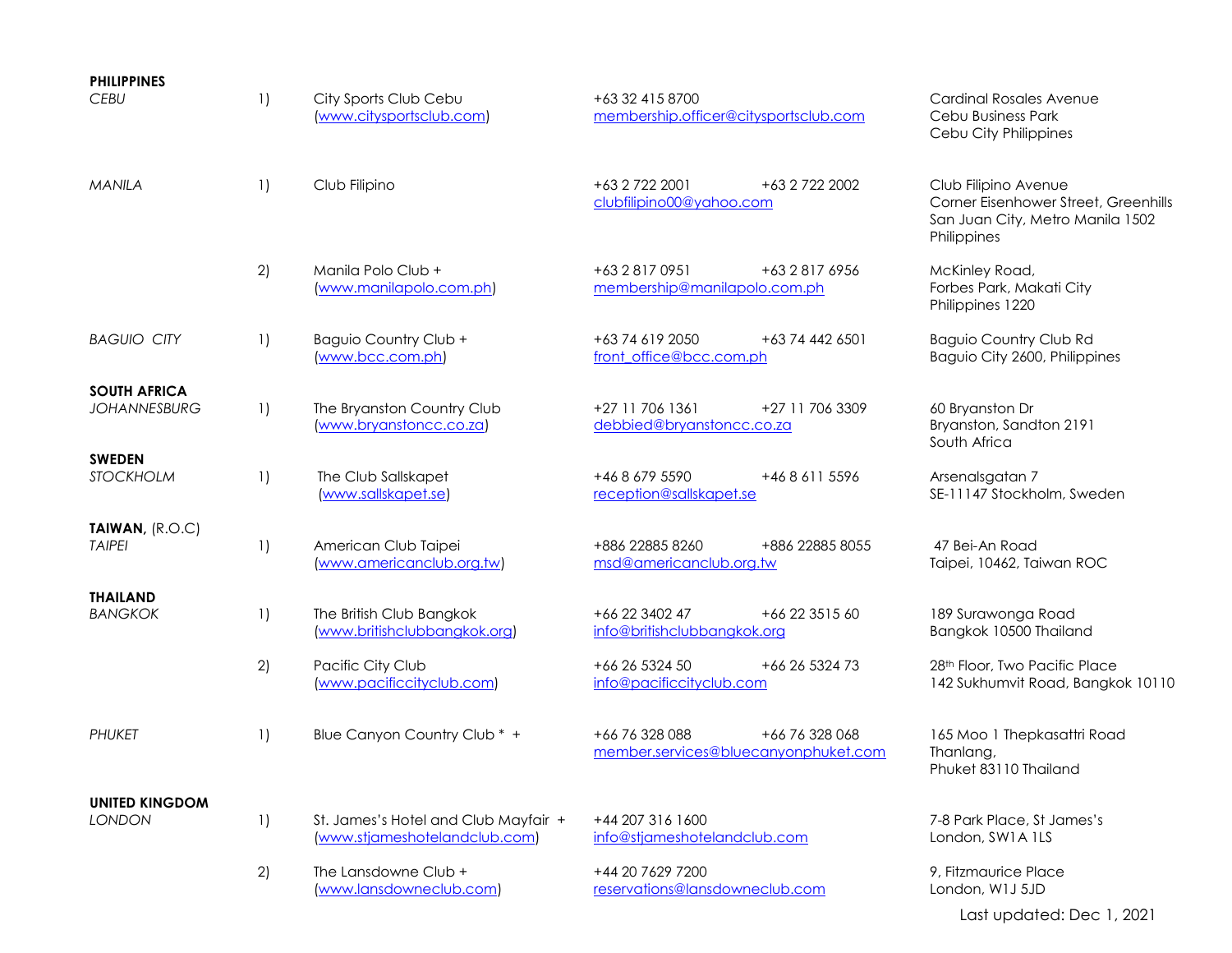|                                                       | 3)                     | Devonshire Club<br>(www.devonshireclub.com)                                    | +44 0203 750 4545<br>+44 0203 750 4545<br>info@devonshireclub.com | 5 Devonshire Square<br>London, EC2M 4YD                                   |
|-------------------------------------------------------|------------------------|--------------------------------------------------------------------------------|-------------------------------------------------------------------|---------------------------------------------------------------------------|
| SCOTLAND                                              | 1)                     | The Royal Scots Club +<br>(www.royalscotsclub.com)                             | +44 13 1556 4270<br>+44 131 558 3769<br>info@royalscotsclub.com   | 29 - 31 Abercromby Place<br>Edinburgh, EH3 6QE<br>Scotland, UK            |
| <b>SURREY</b>                                         | $\left  \right $       | Foxhill Club * +<br>(www.foxhills.co.uk)                                       | +44 193 287 205<br>membership@foxhills.co.uk                      | Stonehill Road, Ottershaw<br>Surrey, KT16 OEL                             |
| <b>UNITED STATES OF AMERICA</b><br><b>CONNECTICUT</b> |                        |                                                                                |                                                                   |                                                                           |
| <b>FAIRFIELD</b>                                      | 1)                     | <b>Brooklawn Country Club</b><br>(www.brooklawncc.com)                         | +203 334 5116<br>info@brooklawncc.com                             | 500 Algonquin Road<br>Fairfield, CT 06825                                 |
| <b>NEW HAVEN</b>                                      | 1)                     | New Haven Lawn Club + $(\emptyset)$<br>(www.nhlawnclub.com)                    | +203 777 3494<br>+203 777 5657<br>Frontdesk@nhlawnclub.com        | 193 Whitney Avenue<br>New Haven, CT 06511                                 |
|                                                       | 2)                     | The Q Clubhouse +<br>(www.graduateclub.com/The Q Club.aspx)frontdesk@gclub.org | +203-562-3147<br>+203-624-3341                                    | 221 Church St.<br>New Haven, CT 06510                                     |
| <b>HARTFORD</b>                                       | 1)                     | The Hartford Club $(Ø)$<br>(www.hartfordclub.com)                              | +860-522-1271<br>frontdesk@hartfordclub.com                       | 46 Prospect Street<br>Hartford, CT 06103                                  |
| <b>CALIFORNIA</b><br><b>BAKERSFIELD</b>               | 1)                     | The Petroleum Club of Bakersfield<br>(www.thepetroleumclub.com)                | +661 324 6561<br>+661 324 3744<br>events@thepetroleumclub.com     | 5060 California Ave.<br>12 <sup>th</sup> Floor, Bakersfield<br>CA 93309   |
| <b>BERKELEY</b>                                       | $\left  \right $       | Berkeley City Club +<br>(www.berkeleycityclub.com)                             | +510 848 7800<br>info@berkeleycityclub.com                        | 2315 Durant Avenue<br>Berkeley, CA 94704                                  |
| CARMEL                                                | 1)                     | Quail Lodge & Golf Club * +<br>(www.quaillodge.com)                            | +866 675-1101<br>lodgedesk@quaillodge.com                         | 8205 Valley Greens Drive<br>Carmel California 93923                       |
| <b>LOS ANGELES</b>                                    | 1)                     | Los Angeles Athletic Club<br>(www.laac.com)                                    | +213 625 2211<br>laac@laac.net                                    | 431 West Seventh Street<br>LA California 90014                            |
|                                                       | 2)                     | Jonathan Club +<br>(www.jc.org)                                                | +213 624 0881<br>arodriguez@jc.org                                | 545 South Figueroa Street<br>LA California 90071                          |
| MARINA DEL REY                                        | $\left  \cdot \right $ | California Yacht Club<br>(www.calyachtclub.com)                                | +310 823 4567<br>brittany.potter@calyachtclub.net                 | 4469 Admiralty Way<br>Marina Del Rey, CA 90292                            |
| <b>NEW PORT BEACH</b>                                 | 1)                     | Balboa Bay Club +<br>(www.balboabayclub.com)                                   | +949 630 4120<br>membership@balboabayclub.com                     | 1221 West Coast Highway<br>Newport Beach, CA 92663                        |
| SAN FRANCISCO                                         | 1)                     | The Marines' Memorial Club & Hotel<br>(www.marineclub.com)                     | +415 673 6672<br>+415 441 3649<br>reservations@marineclub.com     | 609 Sutter Street<br>San Francisco, CA 94102<br>Last updated: Dec 1, 2021 |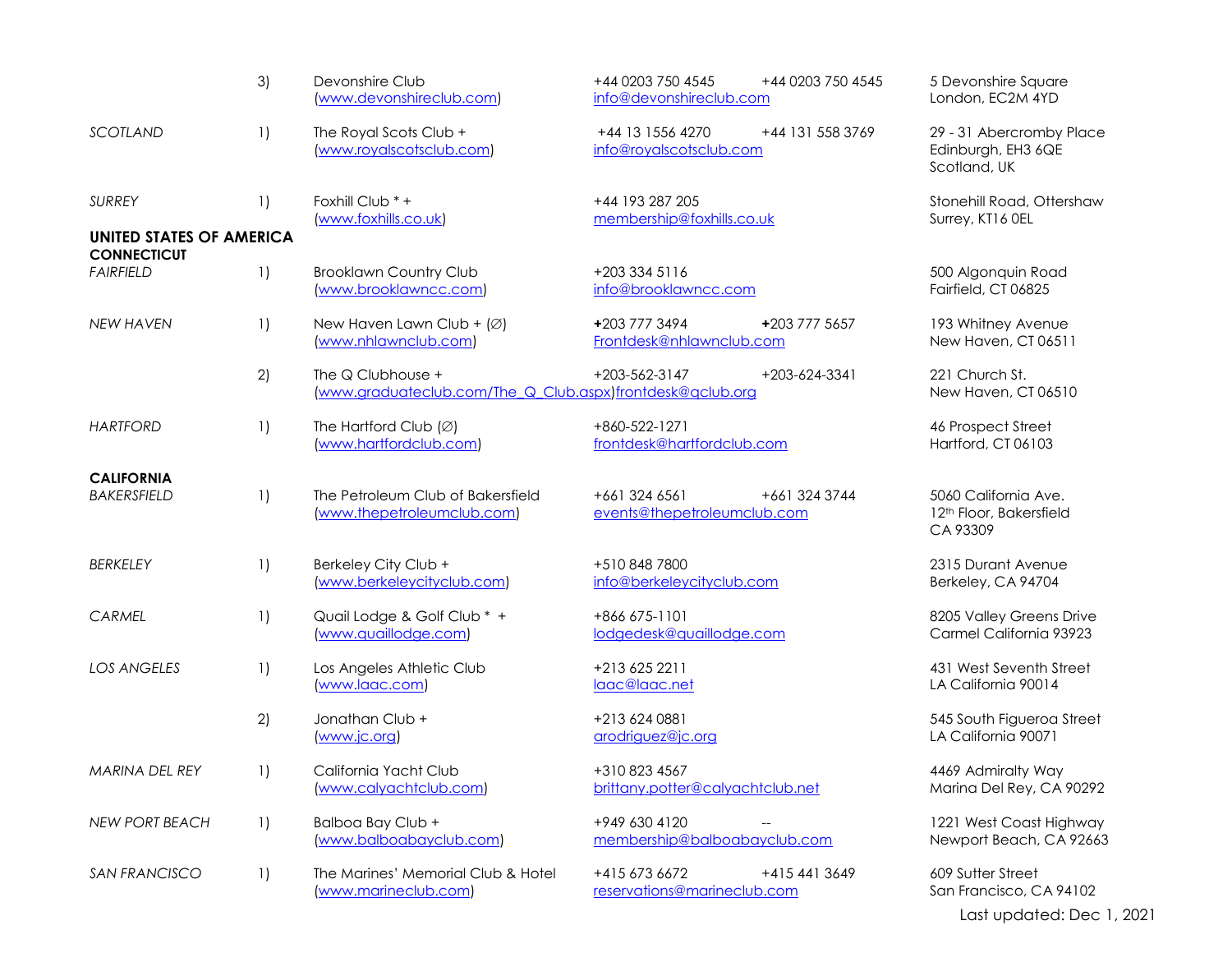|                                                      | 2)                 | Presidio Golf & Concordia Club<br>www.pgccsf.org)                                 | +415 221 8833<br>memberservices@pgccsf.com                         | 8 Presidio Terrace<br>San Francisco, CA 94118                       |
|------------------------------------------------------|--------------------|-----------------------------------------------------------------------------------|--------------------------------------------------------------------|---------------------------------------------------------------------|
|                                                      | 3)                 | The University Club of San Francisco +<br>www.uclubsf.com)                        | +415 781 0900<br>+415 677 9323<br>reservations@uclubsf.org         | 800 Powell Street<br>San Francisco, CA 94108                        |
| <b>DISTRICT OF COLUMBIA</b><br><b>WASHINGTON, DC</b> | 1)                 | The Army & Navy Club +<br>(www.armynavyclub.org)                                  | +202 628 8400<br>+202 785 2481<br>info@armynavyclub.org            | 901 17 <sup>th</sup> Street<br>NW, Washington DC 20006              |
|                                                      | 2)                 | University Club Of Washington DC +<br>(www.universityclubdc.com)                  | +202 862 8800<br>+202 296 2347<br>ccary@universityclubdc.com       | 1135 16th Street<br>NW, Washington DC 20036                         |
| <b>FLORIDA</b><br><b>BELLEAIR</b>                    | $\left  \ \right $ | <b>Belleair Country Club</b><br>(www.belleaircc.com)                              | +727 461 7171<br>+727 461 1900<br>membership@belleaircc.com        | One Country Club Lane<br>Bellair, FL 33756                          |
| <b>JACKSONVILLE</b>                                  | $\left  \right $   | Epping-Forest Yacht & Country Club<br>www.efyc.com)                               | +904 448 7070<br>+904 739 7200<br>info@efyc.com                    | 1830 Epping Forest Drive<br>Jacksonville, FL 32217                  |
|                                                      | 2)                 | The River Club $(Ø)$<br>(www.jaxriverclub.com)                                    | +904 354 1111<br>+904 350 0346<br>info@jaxriverclub.com            | 1 Independent Drive<br><b>Suite 3500</b><br>Jacksonville, FL 32202  |
| <b>PALM BEACH</b>                                    | $\left  \right $   | Eastpointe Country Club<br>(www.eastpointe-cc.com)                                | +561 625 7970<br>+561 626 6860<br>clubemail@eastpoint-cc.com       | 13535 Eastpointe Blvd.<br>Palm Beach Gardens, FL 33418              |
| <b>GEORGIA</b><br><b>ATLANTA</b>                     | $\left  \right $   | The Commerce Club $(\emptyset)$<br>(www.clubcorp.com/Clubs/Commerce-Club-Atlanta) | +404 222 0191                                                      | 191 Peachtree Street, NE, 49th Floor<br>Atlanta, Georgia 30303-1761 |
|                                                      | 2)                 | The Georgian Club<br>(www.georgianclub.com)                                       | +770 952 6000<br>+770 933 0605<br>info@georgianclub.com            | 100 Galleria Parkway Suite 1700<br>Atlanta, GA 30339                |
| <b>HAWAII</b><br><b>HONOLULU</b>                     | 1)                 | The Pacific Club<br>(www.thepacificclub.org)                                      | +808 536 0836<br>+808 533 6710<br>front-office@thepacificclub.org  | 1451 Queen Emma Street<br>Honolulu, HI 96813                        |
|                                                      | 2)                 | Outrigger Canoe Club<br>(www.outriggercanoeclub.com)                              | +808 923 1585<br>+808 921 1414<br>frontdesk@outriggercanoeclub.com | 2909 Kalakaua Avenue<br>Honolulu, HI 96815                          |
| <b>IDAHO</b><br><b>TWIN FALL</b>                     | 1)                 | Blue Lakes Country Club +<br>(www.bluelakescc.com)                                | +208 733 2330<br>+208 733 2583<br>customerservice@bluelakescc.com  | 1940 Blue Lake Grade<br>P.O. Box 5729<br>Twin Falls, ID 83303       |
| <b>ILLINOS</b><br><b>CHICAGO</b>                     | 1)                 | University Club of Chicago +<br>www.ucco.com)                                     | +312 726 2840<br>membership@ucco.com                               | 76 East Monroe Street<br>Chicago, IL 60603                          |

Last updated: Dec 1, 2021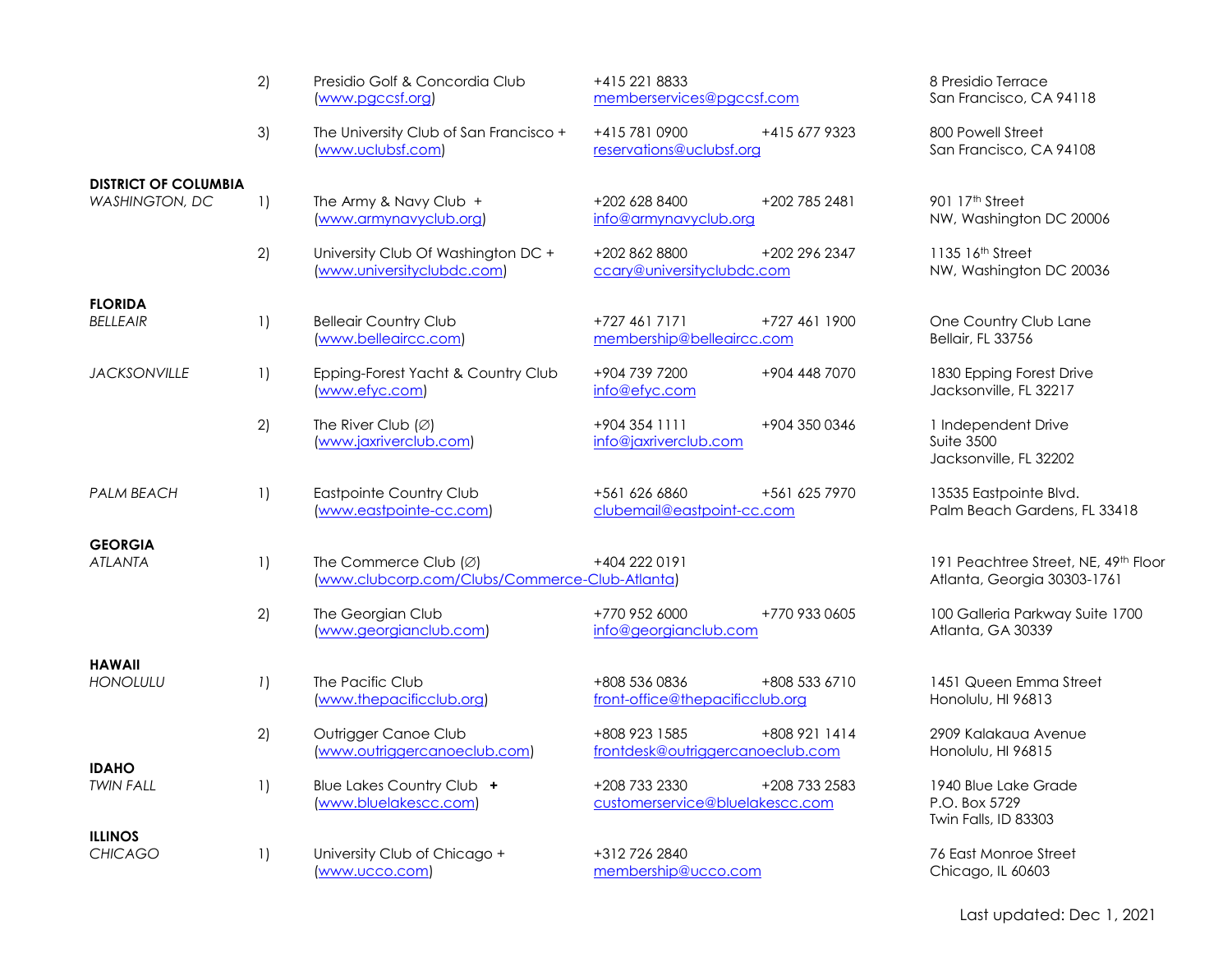|                                         | 2)                 | The Standard Club +<br>(www.stclub.org)                               | +312 427 9100<br>+312 427 9483<br>rooms@stclub.org            | 320 South Plymouth Court<br>Chicago, IL 60604                                  |
|-----------------------------------------|--------------------|-----------------------------------------------------------------------|---------------------------------------------------------------|--------------------------------------------------------------------------------|
|                                         | 3)                 | Union League Club of Chicago+<br>www.ulcc.org)                        | +312 427 7800<br>clubservices@ulcc.org                        | 65 West Jackson Blvd<br>Chicago, IL 60604-3598                                 |
| <b>SPRINGFIELD</b>                      | $\left  \ \right $ | Sangamo Club (Ø)<br>(www.sangamoclub.net)                             | +217 544 1793                                                 | 227 East Adams Street<br>Springfield, IL 62701                                 |
| <b>INDIANA</b><br><b>INDIANAPOLIS</b>   | $\left  \ \right $ | The Columbia Club +<br>(www.columbia-club.org)                        | +317 767 1361<br>menglish@columbia-club.org                   | 121 Monument Circle<br>Indianapolis, IN 46204                                  |
| <b>IOWA</b><br><b>DES MOINES</b>        | $\left  \ \right $ | The Des Moines Embassy Club $(\varnothing)$<br>(www.embassyclub.com)  | +515 244 2582 / +515 245 3751<br>e.biedenfeld@embassyclub.com | Des Moines Embassy Club Downtown<br>666 Grand Avenue<br>Des Moines, Iowa 50309 |
| <b>MAINE</b><br><b>PORTLAND</b>         | $\left  \ \right $ | <b>Cumberland Club</b><br>$(\varnothing)$<br>(www.cumberlandclub.org) | +207 773 6402<br>+207 773 3200                                | 116 High Street<br>Portland, ME 04101                                          |
| <b>MINNESOTA</b><br><b>MINNEAPOLIS</b>  | 1)                 | The Minneapolis Club +<br>(www.mplsclub.org)                          | +612 332 2292<br>concierge@mplsclub.org                       | 729 Second Avenue South<br>Minneapolis, MN 55402                               |
| <b>MISSOURI</b><br>ST LOUIS             | 1)                 | Saint Louis Club<br>(www.stlclub.com)                                 | +314 726 1964<br>+314 862 5528<br>moneill@stlclub.com         | 7701 Forsyth Blvd.<br>St. Louis, MO 63105                                      |
| <b>MICHIGAN</b><br>SAGINAW              | 1)                 | Saginaw Club<br>(www.saginawclub.com)                                 | +989 754 8404<br>+989 754 4420<br>saginawclub@tm.net          | 219 N. Washington Ave.<br>Saginaw, MI 48607                                    |
| <b>GROSSE POINTE</b><br><b>SHORES</b>   | $\left  \ \right $ | Grosse Pointe Yacht Club<br>www.gpyc.org)                             | +313 884 2500<br>+313 884 7956<br>shughes@gpyc.org            | 788 Lake Shore Road<br>Grosse Pointe Shore, MI 48236                           |
| <b>MISSISSIPPI</b><br><b>JACKSON</b>    | 1)                 | The Capital Club<br>$(\varnothing)$<br>(www.capitalclubms.com)        | +601 969 7101<br>+601 355 1215                                | 125 South Congress Street<br>Jackson, Mississippi 39215                        |
| <b>NEW YORK</b><br><b>NEW YORK CITY</b> | 1)                 | India House Club<br>(www.indiahouseclub.org)                          | +212 269 2323<br>+212 269 2369<br>membership@indiahouse.nyc   | One Hanover Square<br>New York 10004                                           |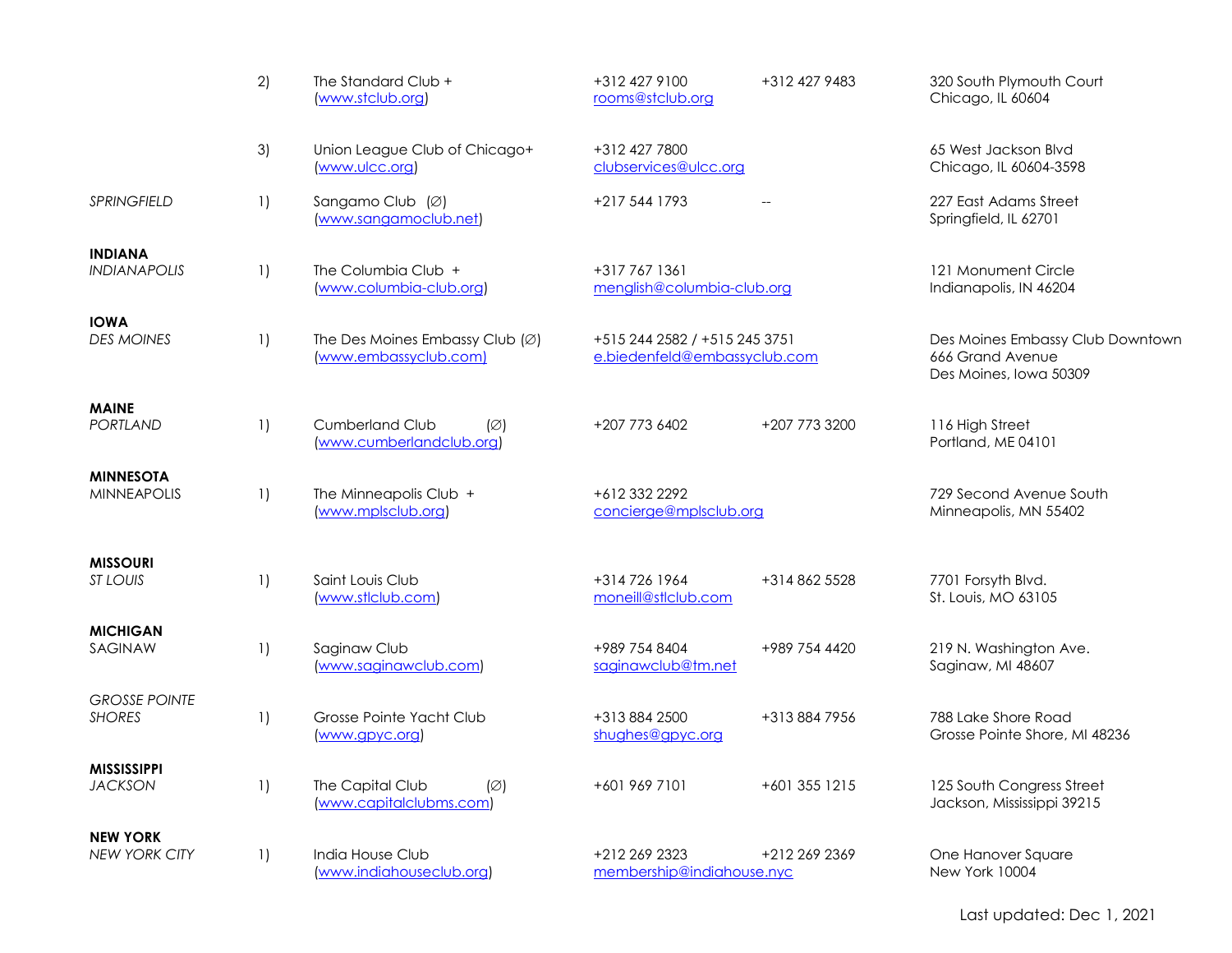|                                       | 2)               | New York Athletic Club +<br>www.nyac.org                           | +212 767 7000<br>reservation@nyac.org                            | 180 Central Park South<br>New York, NY 100191          |
|---------------------------------------|------------------|--------------------------------------------------------------------|------------------------------------------------------------------|--------------------------------------------------------|
|                                       | 3)               | The Cornell Club+<br>(www.cornellclubnyc.com)                      | +212 986 0300<br>info@cornellclubnyc.com                         | 6 East 44th Street<br>New York, NY 10017               |
|                                       | 4)               | The Yale Club of New York City +<br>(www.yaleclubnyc.org)          | +212 716 2100<br>info@yaleclubnyc.org                            | 50 Vanderbilt Avenue<br>New York, NY 10017             |
|                                       | 5)               | The Princeton Club of New York +<br>(www.princetonclub.com)        | +212 596 1200<br>info@princetonclub.com                          | 15 West 43rd Street<br>New York, NY 10036              |
| <b>ALBANY</b>                         | 1)               | The University Club of Albany<br>(www.universityclubalbany.com)    | +518 463 1151<br>mfahy@universityclubalbany.com                  | 141 Washington Ave<br>Albany, N.Y. 12210               |
| SYRACUSE                              | $\left  \right $ | The Century Club Of Syracuse(Ø)<br>(www.centuryclubofsyracuse.com) | +315 422 6161<br>+315 472 2547<br>info@centuryclubofsyracuse.com | 480 James Street<br>Syracuse, NY 13203                 |
| <b>BINGHAMTON</b>                     | 1)               | <b>Binghamton Club</b><br>(www.binghamtonclub.com)                 | +607 722 2329<br>+607 722 6164<br>info@binghamtonclub.com        | 83 Front Street<br>Binghamton, NY 13905                |
| <b>ROCHESTER</b>                      | $\left  \right $ | Genesee Valley Club<br>(www.gvalleyclub.org)                       | +585 271 1010<br>+585 271 1197<br>GVCMail@geneseevalleyclub.org  | 421 East Avenue<br>Rochester, NY 14607                 |
| <b>NEW JERSEY</b><br><b>PRINCETON</b> | 1)               | The Nassau Club +<br>(www.nassauclub.org)                          | +609 924 0580<br>chuck@nassauclub.org                            | 6 Mercer Street<br>Princeton, NJ 08540                 |
| <b>NEW HAMPSHIRE</b><br>PORTSMOUTH    | 1)               | The One Hundred Club +<br>(www.onehundredclub.com)                 | $+1-603766-4100$                                                 | 100 Market Street<br>Suite 500<br>Portsmouth, NH 03801 |
| <b>OHIO</b><br><b>CINCINNATI</b>      | $\left  \right $ | Queen City Club +<br>(www.queencityclub.com)                       | +513 621 2708<br>+513 263 1010<br>office@queencityclub.com       | 331 East 4th Street<br>Cincinnati, OH 45202            |
| <b>OREGON</b><br><b>PORTLAND</b>      | $\left  \right $ | University Club of Portland +<br>(www.uclubpdx.com)                | +503 223 6237<br>cbenston@uclubpdx.com                           | 1225 SW 6 <sup>th</sup> Avenue<br>Portland, OR 97204   |
|                                       | 2)               | Multnomah Athletic Club<br>(www.themac.com)                        | +503 223 6251<br>membership@themac.com                           | 1849 SW Salmon Street<br>Portland, OR 97205            |
| PENNSYLVANIA<br>PHILADELPHIA          | 1)               | The Racquet Club of Philadelphia +<br>www.rcop.com                 | +215 735 1525<br>+215 670 9527<br>frontdesk@rcop.com             | 215 South 16th Street<br>Philadelphia, PA 19102        |
|                                       | 2)               | The Union League Of Philadelphia +                                 | +215 563 6500                                                    | 140 South Broad Street                                 |
|                                       |                  |                                                                    |                                                                  | Last updated: Dec 1, 2021                              |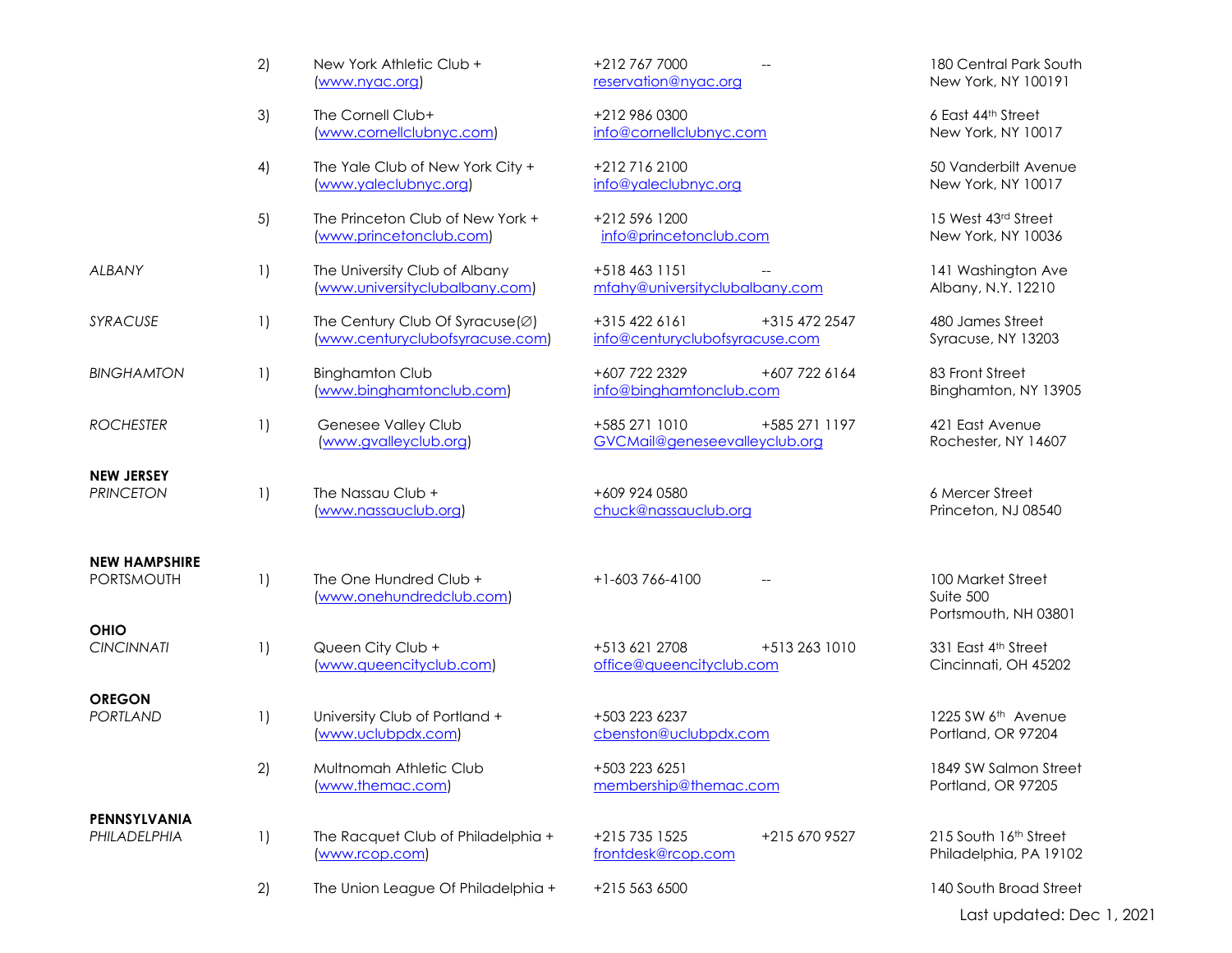|                                      |                    | (www.unionleague.org)                                       | membership@unionleague.org                                       | Philadelphia, PA 19102                                  |
|--------------------------------------|--------------------|-------------------------------------------------------------|------------------------------------------------------------------|---------------------------------------------------------|
| <b>PITTSBURGH</b>                    | $\left  \ \right $ | The University Club Of Pittsburgh +<br>www.uc.pitt.edu)     | +412 648 8213<br>uclub@pitt.edu                                  | 123 University Place<br>Pittsburgh, PA 15260            |
| <b>HARRISBURG</b>                    | $\left  \ \right $ | The Hill Society +<br>(www.thehillsociety.com)              | +717 255 1808<br>+717 233 6271<br>nancy.lyons@hilton.com         | One North Second Street<br>Harrisburg, PA 17101         |
| <b>TEXAS</b><br>DALLAS               | $\left  \ \right $ | Park City Club<br>(www.parkcityclub.net)                    | +214 373 0756<br>+214 373 8305<br>kelly@parkcityclub.net         | 5956 Sherry Lane Suite 1700<br>Dallas, TX 75225         |
| EL PASO                              | $\left  \ \right $ | The El Paso Club $(\varnothing)$<br>(www.theelpasoclub.com) | $+9155441135$<br>+915 544 1179<br>office@theelpasoclub.com       | 201 East Main Street, 18th Floor<br>El Paso, TX 79901   |
| <b>FORT WORTH</b>                    | $\left  \ \right $ | City Club Of Fort Worth +<br>(www.cityclub-ftw.com)         | +817 878 4000<br>mdelatorre@cityclubfw.com                       | 301 Commerce Street<br>Fort Worth, TX 76102             |
|                                      | 2)                 | Petroleum Club of Fort Worth<br>(www.fwpetroleumclub.com)   | +817 335 7571<br>+ 817 338 0748<br>reservations@fwpetrolclub.com | 777 Main #4000<br>Forth Worth, TX 76102                 |
| <b>HOUSTON</b>                       | $\left  \ \right $ | Petroleum Club of Houston(Ø)<br>(www.pcoh.com)              | +713 659 1431<br>member@pcoh.com                                 | 1201 Louisiana St, 35th Floor<br>Houston, TX 77002      |
| <b>UTAH</b><br><b>SALT LAKE CITY</b> | $\left  \ \right $ | Alta Club +<br>(www.altaclub.org)                           | +801 322 1081<br>+801 322 1083<br>frontdesk@altaclub.org         | 100 East South Temple<br>SLC, UT 84111                  |
| <b>WASHINGTON</b><br><b>BELLEVUE</b> | $\left  \ \right $ | <b>Bellevue Club</b><br>(www.bellevueclub.com)              | +425 455 1616 / +425 454 4424<br>info@bellevueclub.com           | 11200 SE 6th Street<br>Bellevue, WA 98004               |
| SEATTLE                              | $\left  \ \right $ | Washington Athletic Club<br>www.wac.net)                    | +206 622 7900<br>membership@wac.net                              | 1325 Sixth Avenue<br>Seattle, WA 9811                   |
| <b>SPOKANE</b>                       | $\left  \ \right $ | Spokane Club<br>(www.spokaneclub.org)                       | +509 838 8511<br>cdonahue@spokaneclub.org                        | 1002 W. Riverside<br>Spokane, WA 99201                  |
| <b>WISCONSIN</b><br><b>MILWAUKEE</b> | $\left  \ \right $ | Wisconsin Club<br>(www.wisconsinclub.com)                   | +414 271 7510                                                    | 900 West Wisconsin Avenue<br>Milwaukee, Wisconsin 53233 |
|                                      | 2)                 | University Club of Milwaukee+<br>(www.uclubmke.com)         | +414 271 2222<br>+414 271 0447<br>frontdesk@uclubmke.com         | 924 E. Wells Street<br>Milwaukee, Wisconsin 53202       |
| <b>MADISON</b>                       | $\left  \ \right $ | The Madison Club $( \varnothing )$                          | +608 255 4861                                                    | 5 East Wilson St.                                       |
|                                      |                    |                                                             |                                                                  | Last updated: Dec 1, 2021                               |